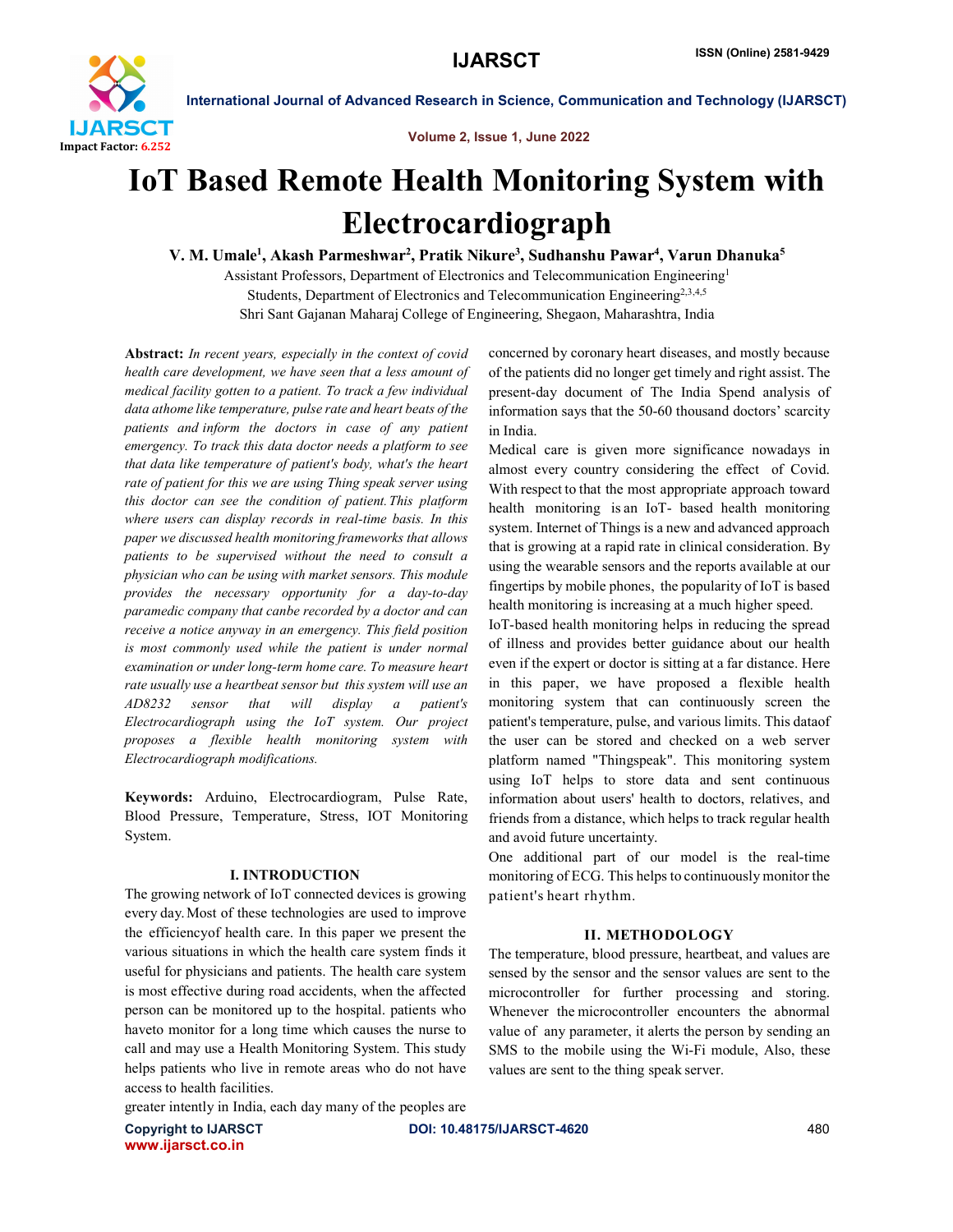

#### Volume 2, Issue 1, June 2022

### 2.1 Remote Health monitoring system using Electrocardiograph

Healthcare applications are more significant among the application inIoT that is being worked on within the world. IoT has been extensively used to interconnect the significant level clinical resources and to offer quick and convincing clinical consideration organizations to people. The undeniable level sensors can be either worn or embeddedinto the body of the patients, to screen their prosperity persistently. The information accumulated in such a manner can be dissected, added up to, and mined to do the early forecast of sicknesses.

Every possible research is going on in the field of the Internet of medical things, in this we are developing a health monitoring system with ESP8266, LM35, Think speak, and Arduino Uno which will beintegrated with the Electric wheelchair for the continuous health monitoring of the patient on E-Wheelchair, which makes this project intelligent.

In this model, we are using Arduino UNO to integrate all the sensorslike LM35, pulse sensor, ECG sensor, Stress sensor, etc. For monitoring the patient's health condition. Like temperature, heart rhythm, pulse rate, etc. The Remote health monitoring framework block diagram is displayed in fig. Below.





The LM35 temperature sensor is utilized to measure the body temperature of the patient. The patient's body temperature information from this sensor is sent to Arduino UNO Microcontroller. The GSM SIM900A module is utilized to send ready messages to the predefined cell phone. The LCD is likewise associated with Arduino for showing data received from the various sensors.

#### 2.2 Components Required for Hardware

The Components required for hardware design are given as follows:

A. Arduino Uno



Fig. Arduino

Arduino is in a generally an open-source stage used for building electronic adventures (Fig.). UNO is the most well-known board used. It works on 5v inventory at 16 MHz clock speed and the processor is ATMega 32. Arduino IDE is an item used to type the code and move it onto the heap up.

#### B. Arduino IDE

Arduino board can be controlled in two distinct ways. One, using the USB connection from the PC, and two, from the AC mains using the power barrel jack. The board has a voltage regulator for giving offset DC voltages tall parts. It has a valuable stone oscillator to give the 16MHz clock repeat, a reset catch to reset the structure, a 3.3V, a 5V yield supply pins, and a ground pin.

Arduino UNO has six basic pins for exchanging data from straightforward sensors also, to change over it to modernized structure for transparency of the microcontroller. It has 14 computerized I/O sticks of which 6 are PWM age pins furthermore, and 1 is a UART pin. Arduino UNO board also includes the Tx and Rx LEDs and power LEDs. It gives a norm structure factor that breaks the components of the more limited size regulator into a progressively accessible pack.



www.ijarsct.co.in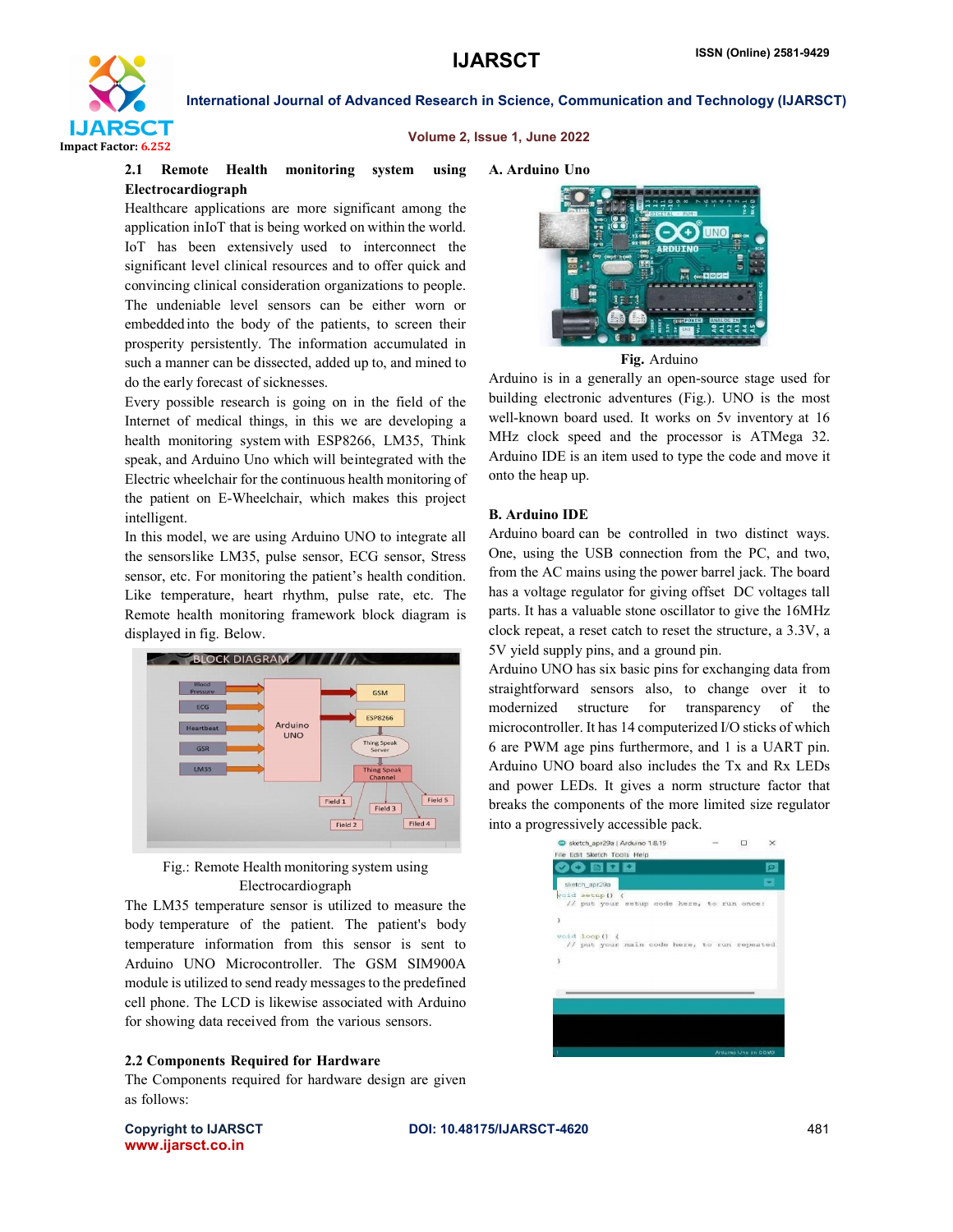

Volume 2, Issue 1, June 2022

### C. 16 x2 LCD (Liquid Crystal Display)



#### Fig. LCD display

A liquid crystal display (Fig. 12) is a type of flat panel display used as screens in screens, phones, projects, and so on. It is a combination of two states of issue, solid and liquid. LCD uses liquid pearl to show an undeniable picture. An LCD contains setting enlightenment which gives light to the pixels. It has red, blue, and green subpixels which can be turned on or off using pixels. The display appears dark when all of the pixels and subpixels get off and it appears to be white when all the sub-pixels are turned on

#### D. Temperature Sensor

The temperature sensor (LM35) is an analog signal. The temperature sensor is used to measure the body temperature of the patient's body. The LM35 works with variations in temperature. The internal structure of LM35 consists of transistors, amplifiers and few resistors. It has 3pins. The output of LM35 is in volts. Every 10 mv change is equal to 1 degree Celsius. Equation to convert voltage into degree Celsius is [(Supply Voltage \* 1000/1024)/10] =0.4882.



Fig. Temperature Sensor

#### E. Pulse Sensor

The pulse sensor is also called the heartbeat sensor. The beat LED flashes synchronously with every heartbeat whenit is working. To measure the BPM rate the digital output pin is connected to the microcontroller to get the desired results. It follows the working principle of light modulationby considering the flow of blood through the finger at every pulse.



Fig. Pulse Sensor

#### F. Wi-Fi Module ESP8266

The ESP8266 is not too costly and very easy to understand to provide access to the Internet. This module works both as a station and as an Access point. It should be operated within the given voltage limit which is3.3V, and any voltage above 3.7V would damage or burn this module.



Fig. Wi-Fi Module ESP8266

#### G. Blood Pressure Sensor

Blood pressure sensor measures and displays the values of the Blood Pressure & Pulse rate, and it will send the measured values to other devices through serial communication. The display shows the readings of Systolic, Diastolic, and Pulse rates respectively. It resembles a wristwatch that eliminates the pumping procedure.



Fig. Blood Pressure Sensor

Specifications of the Blood Pressure Sensor. It operates at 5v, 200ma voltage regulated and each reading consists of IS bytes at 9000 baud rates. The output reading is an S-bit value in ASCH format with fixed digits fi-om 000 to 255.

www.ijarsct.co.in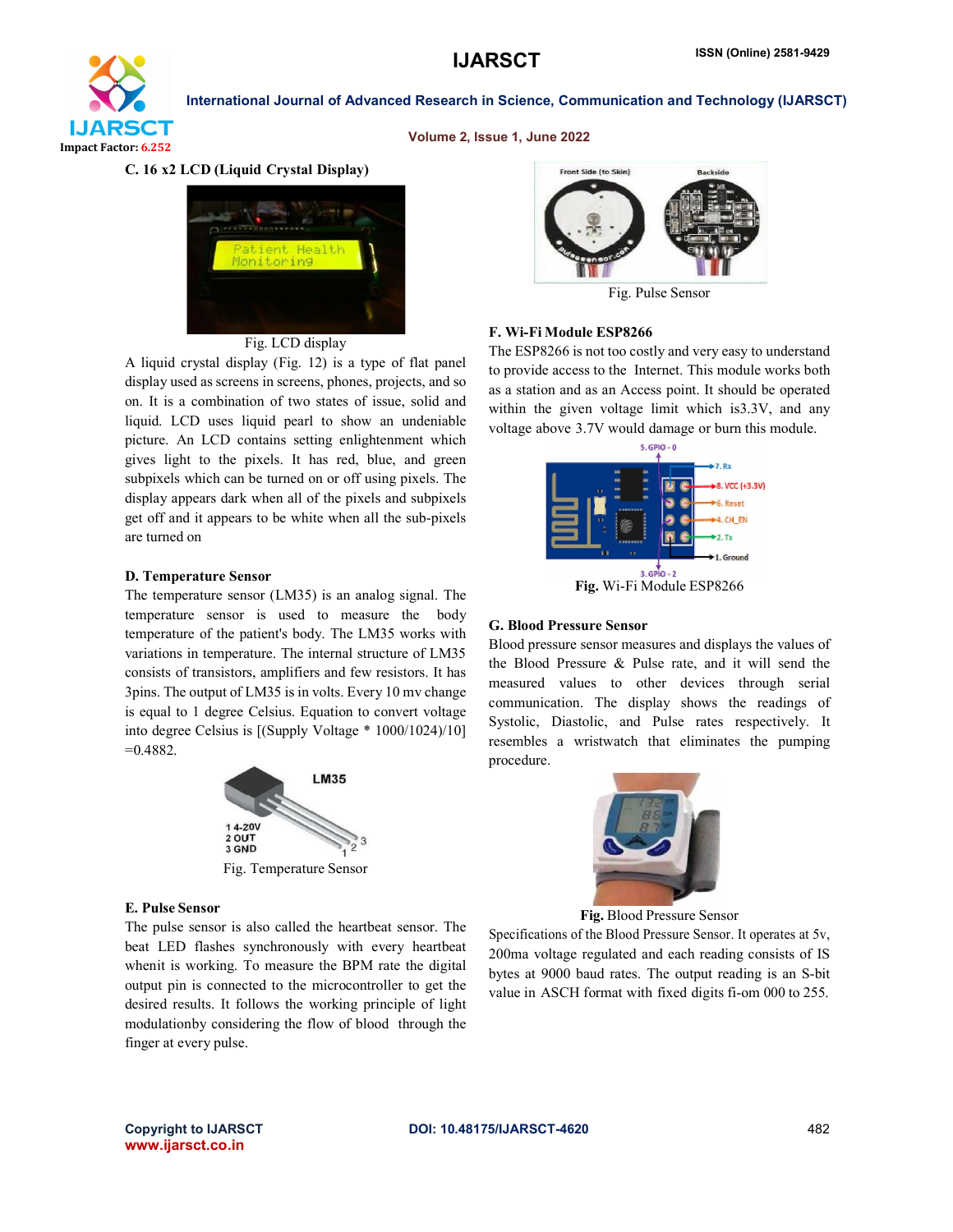

#### Volume 2, Issue 1, June 2022

#### H. GSM (Global System for Mobile Communication)

Digital mobile technology such as GSM (Global Telecommunications System) is used to transfer mobile data and voice services. The GSM module is a chip or vice versa, a circuit used to build a system between a mobile phone or a registration machine and a GPRS or GSM system. Currently, GSM technology supports more than one billion mobile subscribers worldwide in the above 210 countries. Thistechnology provides voice and data services from the most important to the most complex. This is a general overview of GSM technology.



Fig. GSM (Global System for Mobile Communication)

#### I. AD8232 ECG Sensor

Heart disease has become a major problem in the last few years and many people are dying from these complications. So, we are launching this project. The AD8232 sensor operates at an input voltage of 3.3 to 5 volts. The output voltage of the AD8232 sensor is 0 to 3.3 volt. Electrocardiography is a technology that measures the electrical activity produced by the heart. Electrical changes can range from hundreds of micro volts to one millivolt. These changes can be applied to electrodes attached to the skin. re-recording the voltage conversion in a short time gives us a structural voltage. Over time this plot is often called an electrocardiogram to help diagnose various heart conditions



Fig. AD8232 ECG Sensor

#### J. GSR Sensor

GSR Sensor stands for Galvanic Skin Response and is a method for measuring the electrical conductivity of the skin. It can be used to reflect human emotional activity. In the event of emotional stress or strong facial expressions, sympathetic activity increases and promotes sweat gland

www.ijarsct.co.in

secretion, which increases the electrical conductivity of the skin. GSR allows us to detect such strong emotions simply by placing two electrodes on two fingers of one hand. It's an interesting tool to create projects related to emotions, such as B. Sleep quality monitors. Some galvanic skin response devices, such as B. lie detectors, this scientific principle also applies.



Fig. GSR Sensor

#### K. Thingspeak Server

Thingspeak server is an IoT Cloud Platform that lets us collect and store sensor data in the cloud and develop internet of things applications. Thingspeak is a free online data aggregation platform. Generally, Thingspeak is used to collect data from sensors. Thingspeak provides instant visualization of the data. It is a very popular for people who experimenting in IoT. Using Thingspeak we can create various fields, like measuring for temperature, Heartrate, pulse rate etc. Various sensor data we can able to see on thingspeak in the form of visuals. This data anyone can see on remote place using username and password

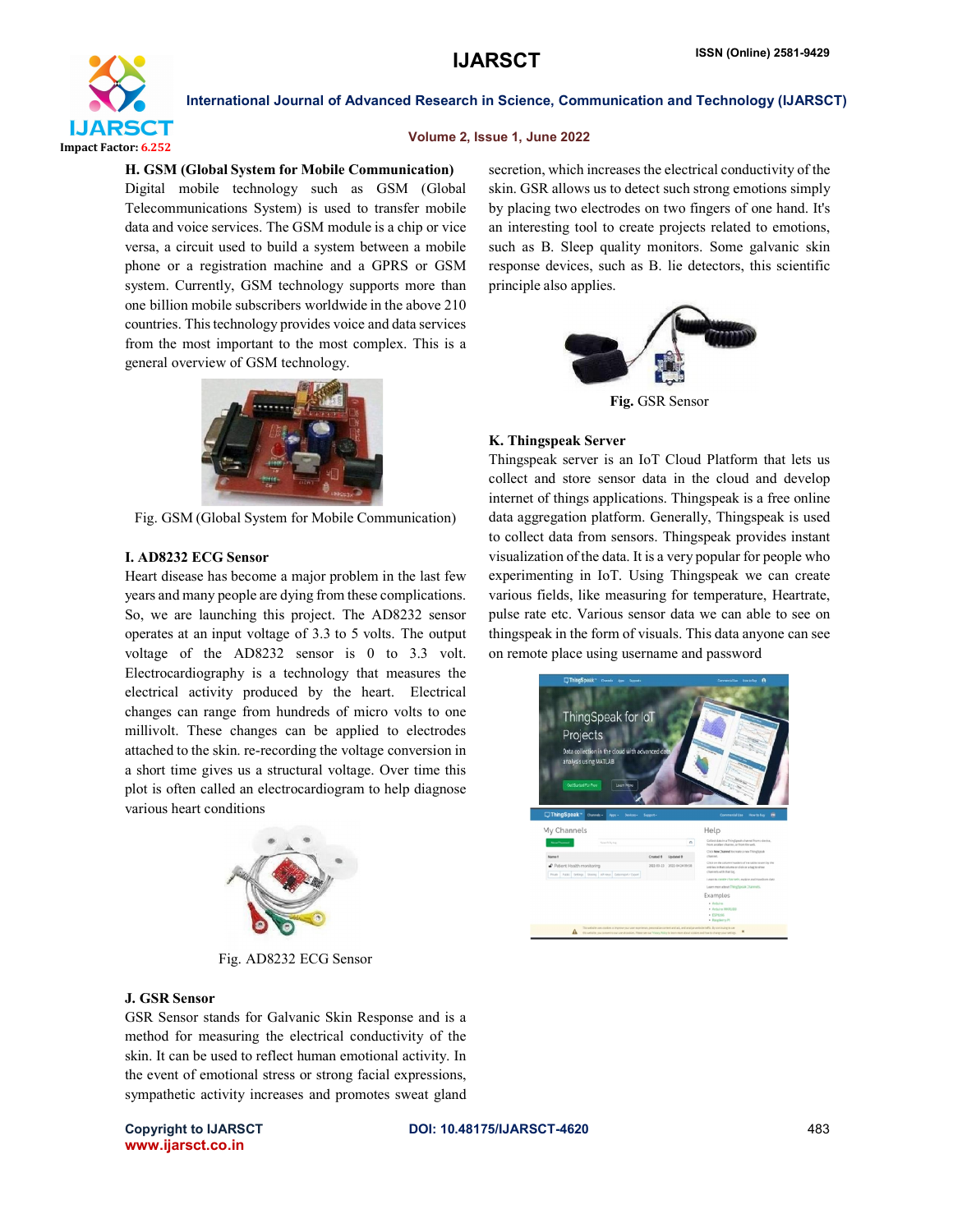

#### Volume 2, Issue 1, June 2022

International Journal of Advanced Research in Science, Communication and Technology (IJARSCT)

### III. RESULT

The IoT-based Remote Health Monitoring System with Electrocardiograph accomplishes a proficient and simple. The following fields show the various parameters of the patient body on the ThingSpeak server. Which was measured through various sensors. Like body temperature, pulse rate, etc.



Fig. ECG Graph output.

#### IV. CONCLUSION

The IoT-based Remote Health Monitoring System with Electrocardiograph was designed and developed using Arduino. The program is effective and accurate. It detects all parameters using a variety of sensors such as heart rate, heart rate, blood pressure (BP), body temperature, ECG, and Depression. Based on the numbers of these sensors, the condition of the patients is calculated, and the information is transmitted using the IoT to the affected person's cell phone to take the necessary action. The improved model is more flexible and consumes less power. It is very useful in medical camps. From the project designed above, we can conclude that we are able to transfer audio data from remote patients toa physician's PC using wireless transmission technology. This can be of great help in the medical field and helps physicians to keep a close eye on the patient's health.

#### FUTURE SCOPE

We all know that the future scope of monitoring patient health through internet connectivity is emerging day by day as it helps in camps like medical teams in rescue camps in times of disaster. Unable to get bigger or bigger. Or as a large machine, this portable kit will be useful. Bioelectronics is entering the field of electronics or engineering as well as medical science.

#### ACKNOWLEDGMENT

We might want to make a move to communicate our genuine thanks to our guide Pro. V. M. Umale for his regarded direction and consolation, particularly through difficult times. His ideas expand our vision and directed us to prevail in this work.

#### **REFERENCES**

- [1]. Vani Yari, Shubhangi DC, "IOT Based Real-Time Health Monitoring". Proceedings of the Second International Conference on Inventive Research in Computing Applications (CIRCA-2020) IEEE.
- [2]. Qasim Ali, Faisal Murad, Musarrat Abdullah, "The Role of Telemedicine for Pre and Post Operative Evaluation of Elective Surgical Patients", 2007 9th International Conference on e-Health Networking, Application and Services, IEEE, July 2007
- [3]. Karandeep Malhi, Subhas Chandra Mukhopadhyay, Fellow, IEEE, Julia Schnepper, Mathias Haefke, and Hartmut Ewald, "A ZigBee Based Wearable Physiological Parameters Monitoring System" IEEE Sensors Journal, March 2012.
- [4]. "Short-range centralized cardiac health monitoring system based on ZigBee communication", IEEE Global Humanitarian Technology Conference - South Asia Satellite (GHTCSAS) Trivandrum, September 2014.
- [5]. Amandeep Kaur, Ashish Jasuja, "Health Monitoring Based on IoT using RASPBERRY PI" International Conference on Computing, Communication and Automation (ICCCA2017), ISBN:978-1-5090-6471-7/17/ ©2017 IEEE.
- [6]. K. Jaiswal, S. Sobhanayak, B.K. Mohanta and D. Jena, "IoT- cloud based framework for patient's data collection in smart healthcare system using raspberry-pi," International Conference on Electrical and Computing Technologies and